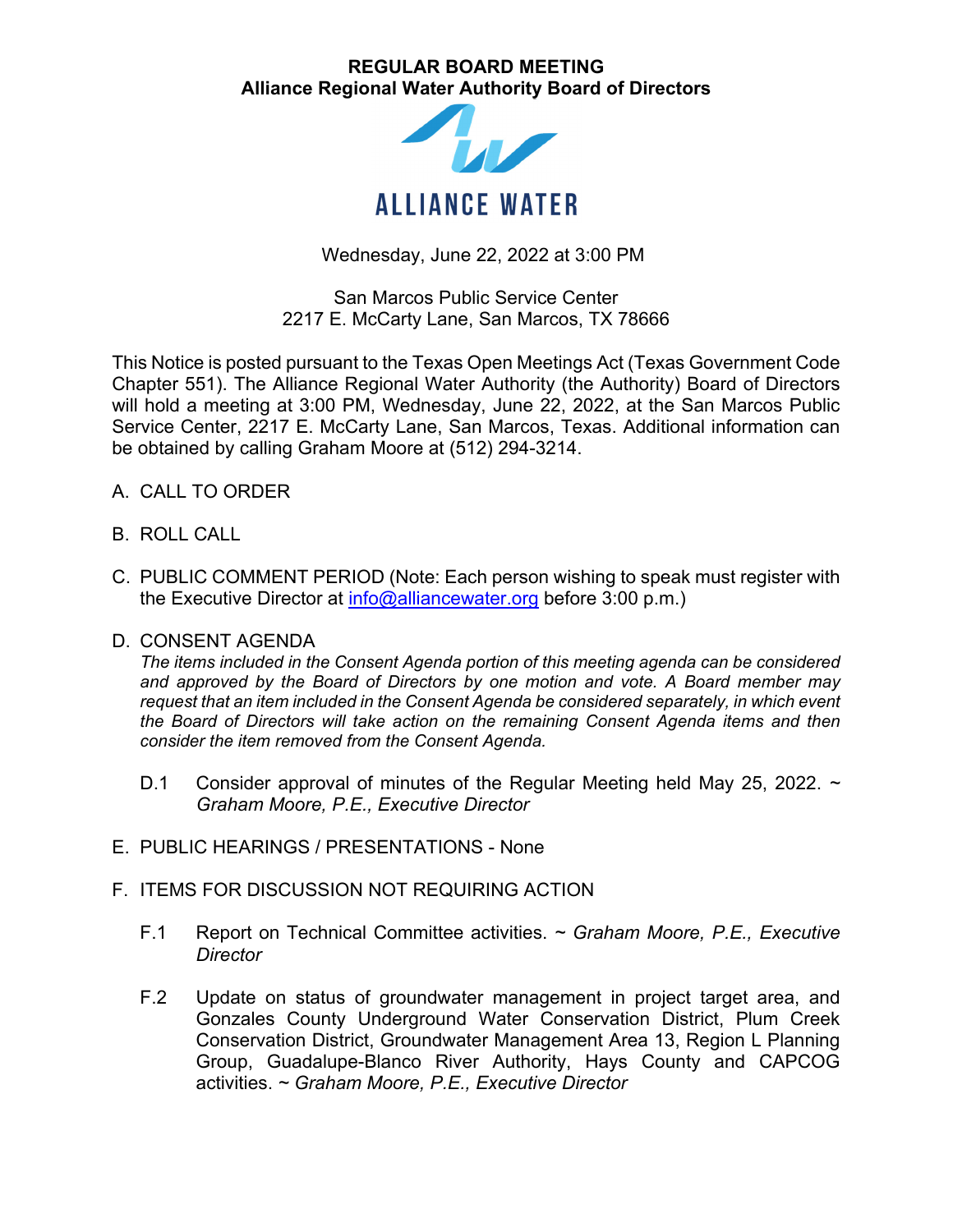## **REGULAR BOARD MEETING Alliance Regional Water Authority Board of Directors**



- G. EXECUTIVE DIRECTOR AND LEGAL COUNSEL REPORTS Update on future meeting dates, locations, status of Authority procurements, Executive Director activities, other operational activities and the status of legal issues, where no action is required. *~ Graham Moore, P.E., Executive Director / Mike Gershon, Lloyd Gosselink Rochelle & Townsend, P.C.*
- H. ITEMS FOR ACTION OR DISCUSSION/DIRECTION
	- H.1 Discussion and possible direction to Staff regarding Considerations for Operations of the Authority's Water System. *~ James Earp, Secretary*
	- H.2 Update, discussion and possible action regarding the selection of a Proponent to provide Operations and Maintenance Services for the Authority's Carrizo Water Supply Project; including possible direction to Staff regarding next steps. *~ Mike Gershon, Lloyd Gosselink Rochelle & Townsend, P.C.*
	- H.3 Update and possible direction to Staff regarding construction of the Authority's Phase 1B program. *~ Chris Noe, P.E., Pape-Dawson Engineers*
	- H.4 Update and discussion regarding the status of the Authority's Phase 1B program, and direction to staff and consultants. *~ Ryan Sowa, P.E., Kimley-Horn & Associates*
	- H.5 Consider adoption of Resolution 2022-06-22-001 adopting revised weighted scoring values for the selection criteria associated with the Authority's Competitive Sealed Proposals for the Phase 1B Program projects. *~ Graham Moore, P.E., Executive Director*
	- H.6 Discussion of the draft Authority budget for FY 2022-23; and possible direction to staff. *~ Graham Moore, P.E., Executive Director*
- I. BOARD MEMBER ITEMS OR FUTURE AGENDA ITEMS Possible acknowledgement by Board Members of future area events and/or requests for item(s) to be placed on a future agenda where no action is required.
- J. EXECUTIVE SESSION
	- J.1 *Executive Session pursuant to the Government Code, Section 551.071 (Consultation with Attorney) and/or Section 551.072 (Real Property Deliberations) regarding:* 
		- *A. Water supply partnership options*
		- *B. Groundwater leases*